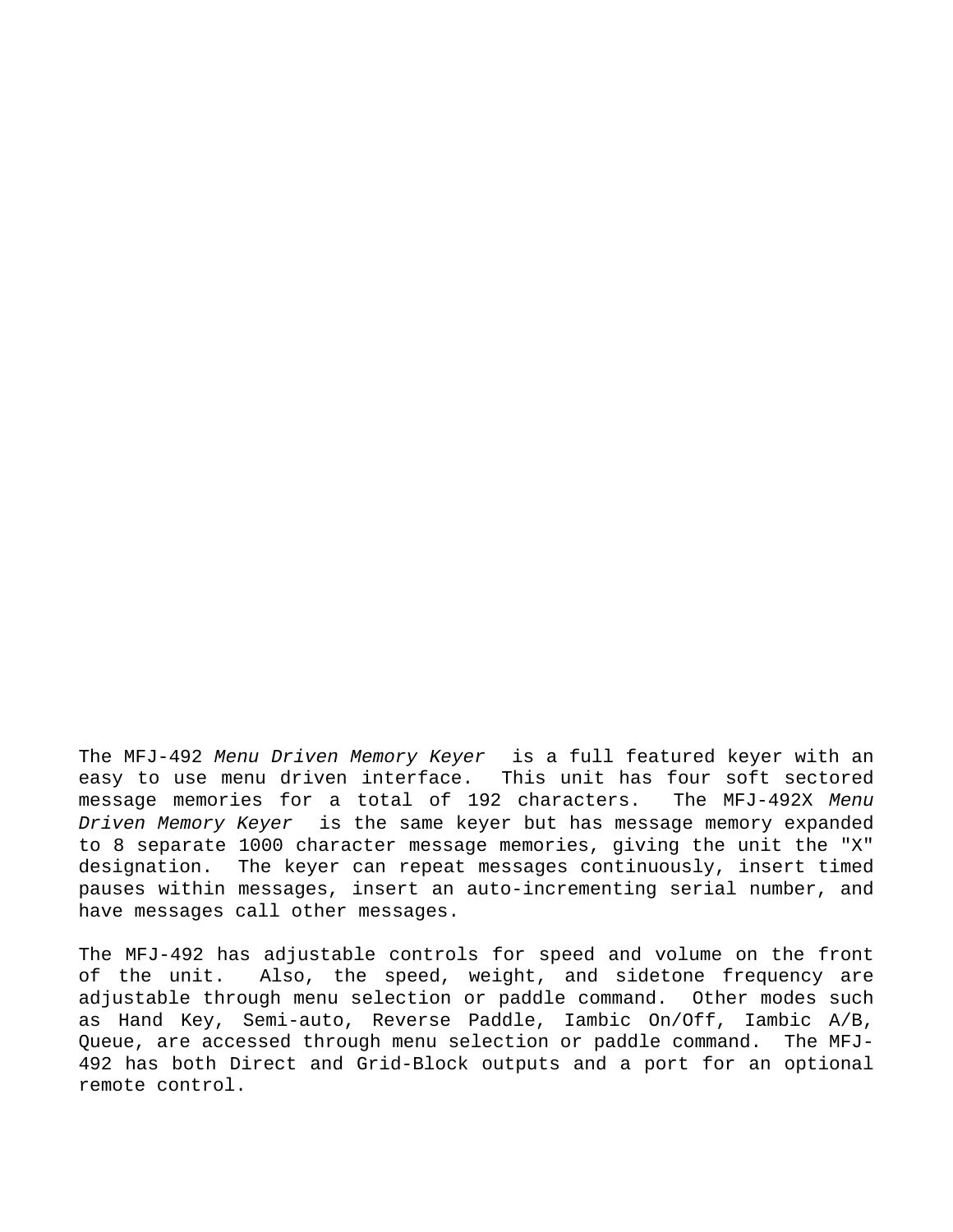# **MFJ-492 Menu Driven Memory Keyer**

## **FEATURES**

## **Memories:**

Four soft sectored message memories for a total of 192 characters (MFJ-492) or eight memories of 1000 characters each (MFJ-492X).

## **Morse Code Trainer:**

 Random code generator with 5 character or random 1-8 character length words. Random characters are selectable from alphabetic, numeric, or punctuation sets or specific 6 character sets.

## **Embedded Commands:**

Auto-incrementing serial numbers, Timed pauses up to 99 minutes 99 seconds, Message loop, Linked messages, Message insertion.

### **Adjustable Parameters:**

 Code speed is variable from 5 to 100 WPM, weight varies from 5 to 95 %.

## **Parameter Save:**

 Message memory and keyer parameters saved in nonvolatile memory. **Sidetone Speaker:** 

Internal sidetone speaker with adjustable volume and frequency.

## **Output Tune Mode:**

Constant key to tune tuners or antennas

## **Key Output Disable:**

Enable and disable key output to practice operation.

## **Keying Modes**

 Iambic On/Off, Iambic A or Iambic B, Hand Key (straight key), Semi Auto (bug), and Reverse Paddle modes are user selectable.

### **Positive or Negative Key Output:**

Supports both positive and negative keyed radios.

## **Transmitter Compensation:**

 Adjustable key down delays to compensate for transmitter rise-time delays.

## **CONNECTIONS**

The MFJ-492 Menu Driven Memory Keyer<sup>™</sup> requires a 12 VDC 250 milliamp power supply. The power jack accepts a 2.1mm coaxial plug with the center conductor positive. An optional DC supply, the MFJ-1312B, is available from MFJ. Connect your MFJ-1312B Power Adapter or compatible DC supply (coaxial line with shield ground) into the power jack on the MFJ-492.

This unit supports both positive and negative keyed radios. Connect a standard shielded RCA cable between your radio key input and to the MFJ-492's **Direct** output for positive keyed radios (most solid state radios) or to the **Grid-Block** output for negative keyed radios (most radios with tube finals.)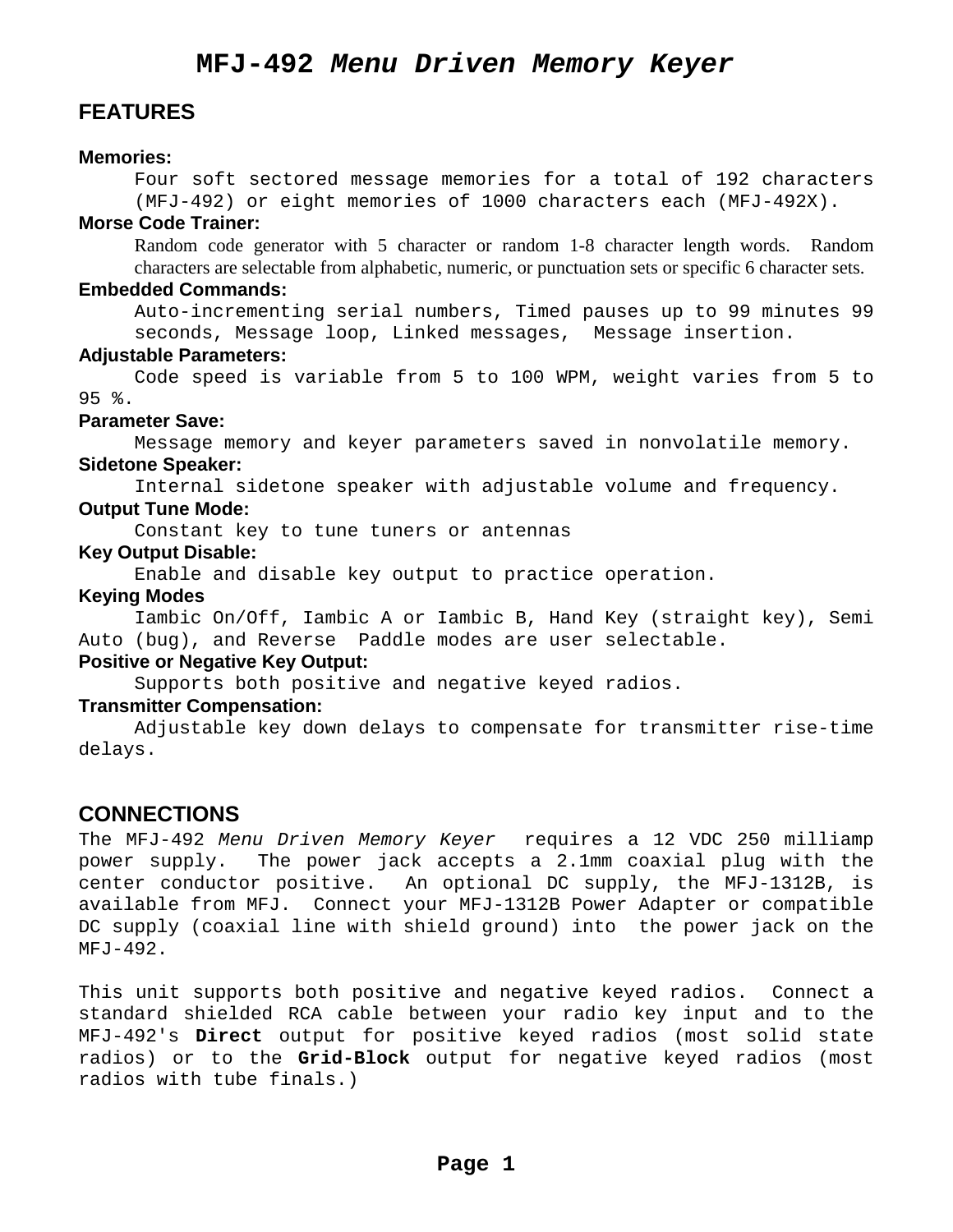A paddle connects to the stereo phone jack with a shielded cable through the back of the unit. Connect the dot wire of the paddle to the ring on the plug and the dash wire to the center conductor. The shield on the plug should be attached to the paddle ground.

The last port in the back of the unit is for the optional remote control. The remote control gives you remote access to the keyer menu if the main unit is out of reach. It is simply plugged into the connector through the back plate.

## **BASIC OPERATION**

The Menu Driven Memory Keyer<sup>™</sup> is simple to operate. The push-button marked **PWR** controls power to the unit. After turning the unit on, the keyer will light the four LEDs sequentially and send the characters "O" and "N" in Morse Code using the sidetone speaker. This tells you the MFJ-492 is ready for operation.

Start sending with the paddle. Adjust the volume and speed to your preference. If the speed is still too fast or too slow, adjust the range of the speed knob using the Speed Set feature. See Menu Operation.

## **Factory Reset**

To reset the keyer to default settings, the **MENU** key is held down through power-up. This resets all settings to the factory default:

All memory messages are Speed set to 20 WPM. cleared. Weight set to 50% duty Sidetone frequency set to cycle. 2000 Hz. Iambic A mode selected. Queue mode off. Break mode off. 0utput enabled.

If the keyer is turned on in the normal mode (without the **MENU** key held down), then the keyer will retain all settings prior to power down.



# **MENU OPERATION**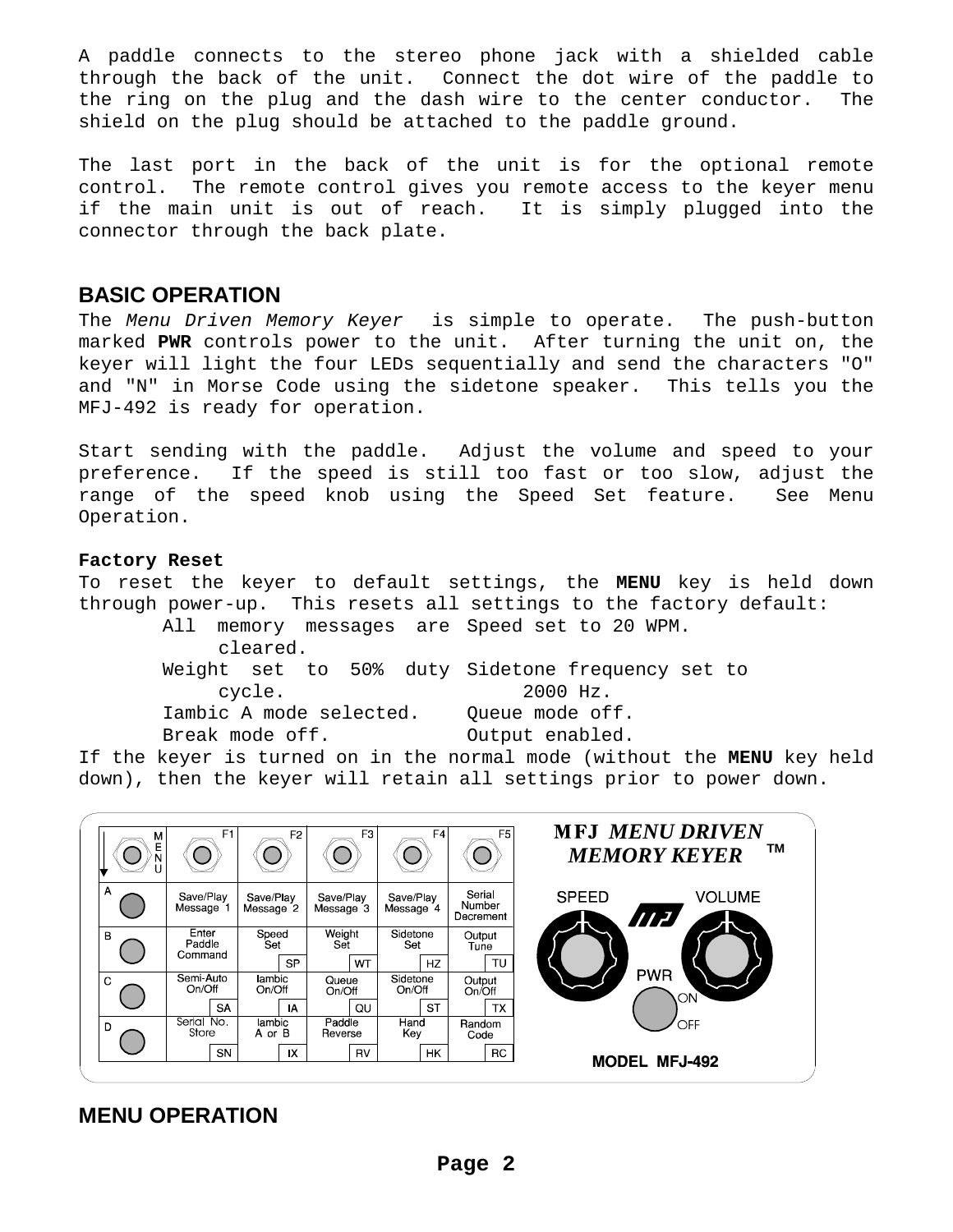The MFJ-492 menu system consists of a menu button marked **MENU**, five function buttons marked **F1-F5,** and four menu LEDs marked **A-D**. Pressing the **MENU** key changes the menu level. The keyer will sound an audible key click and light the Menu LED of the new level. The row of boxes beside that LED now contains the functions of keys **F1-F5**.

For example, to enable the Tune (key down) function, look for the box marked Output Tune on the front panel. It is found on Row B under the column F5. Press the **MENU** key until the LED marked **B** lights up. Then press the **F5** key. The keyer will respond by entering the Tune mode. Squeeze the paddles to exit that mode.

#### **MFJ-492X Menu Operation**

The MFJ-492X, a MFJ-492 with expansion RAM, works a little differently than a normal unit. On a MFJ-492X, Menu **A** has a LED that is lit either red or green. The red LED indicates the normal compliment of memories ( 1-4 ). The green LED indicates that there is an extra bank of memories ( 5-8 ) available. Memories are set or played the same way and **F5** remains Serial Number Decrement on both levels.

## **Menu A**

#### **Message Memory**

To play or save to a message memory, select Menu A. To save a message to memory, press and hold the function key until the keyer plays "GO" in Morse code. You may now key in the message of your choice. As you pause after every word, the keyer will play a "W" over the sidetone speaker to show that it is inserting a word break. If the keyer does not recognize your code as a valid character, the keyer will play a series of 8 dots and that character will not be saved. If you make a mistake entering a word, you can back up over it by keying in 8 continuous dots. The keyer will erase the previous word, then play the word before it (if any) to let you know where you stopped. At the end of your message hit the memory function key again to end your message. The keyer will respond by sending an end of message character (+). If you try to save more characters than you have memory, the keyer will automatically end your message, send you an end of message character and lock any unused messages. To play a message, press and release a function key quickly.

#### **Embedded commands:**

While in the save message mode you may use embedded commands for special features. To use an embedded command simply store the two character, embedded command code within your message.

/N Inserts a serial number into a message. All nines are sent as "N" and zeros are sent as "T". A serial number is automatically incremented each time it is sent. To decrement the serial number, press the serial number Decrement menu button. A new serial number can be saved by using the serial number store menu feature. Example: YOU ARE CONTACT NR /N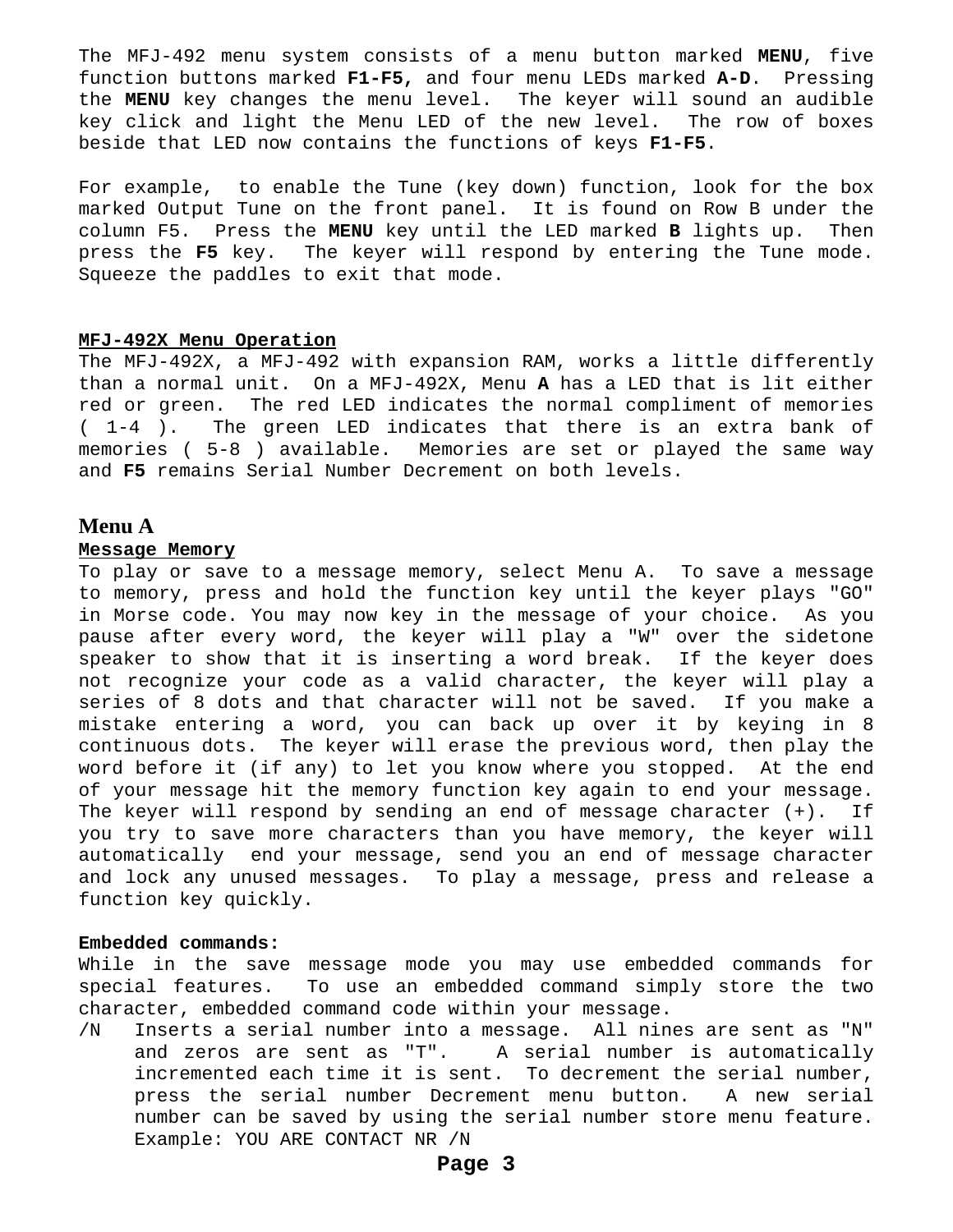- /L Create a message loop. ( Message Repeat ) Example: BEACON AA5CS 5 W /L
- /P Inserts a timed pause into a message. This command is followed by 4 numbers in xx minutes xx seconds format. May be in either / Pxxxx or /Pxxxx format. Example: TIMEOUT 1 HOUR /P6000 TIMEOUT 1.5 MIN / P0090 TIMEOUT 1 H 40 MIN 39 S / P9999
- /# Inserts memory message number # into message. ( Message Call ) This command allows you to include any other message into another message. **A message may not call any other message that contains**  an embedded message call. If no message is saved for that number nothing will play at the /#.

Example: message 1: CQ CQ CQ CQ message 2: /1 DE KB5VKY Sending message 2 plays CQ CQ CQ DE KB5VKY

- /S Can be added into messages to insert an extra word space.
- // To store a / in a message you must use the embedded command //.

Commands can be combined into messages:

 FOXHUNT DE AA5MT /S /S /S BEACON WILL REPEAT 5 MIN DE TRANSMISSION NR /N /S /S /S CATCH ME IF YOU CAN /P 0500 /L

#### **Serial Number Decrement**

Use Serial Number Decrement to decrement the current serial number by one. The unit will echo a "D" for every number that is decremented. If you decrement down from zero you will get 9999 for your serial number. When a message plays 9999 the serial number will then increment to zero which does not play.

## **Menu B**

### **Command Mode**

The first function on Menu B is the enter paddle command mode. After you push the function button **F1** the keyer will respond with "CO". Now a two character command can be entered on your paddle. If the instruction is invalid then the keyer will send 8 rapid dots (error) and return the keyer to normal mode. If the user wishes to re-attempt modifying features using command mode, he must re-enter command mode by pressing **F1** again.

All of the menu commands can also be accessed through the Command Mode using the two character shorthand found on the front panel. However, some features are not on the menu. A summary of those commands and a brief description of each feature follows:

### **Command Mode Commands**

**BK** Use Break On/Off to toggle between break mode on and off. The keyer responds with the current mode "ON" or "OFF". Break mode allows you to insert code into a message that is playing. Press a dot or dash to break into a message. The keyer will stop the current memory message. Begin sending code. After you finish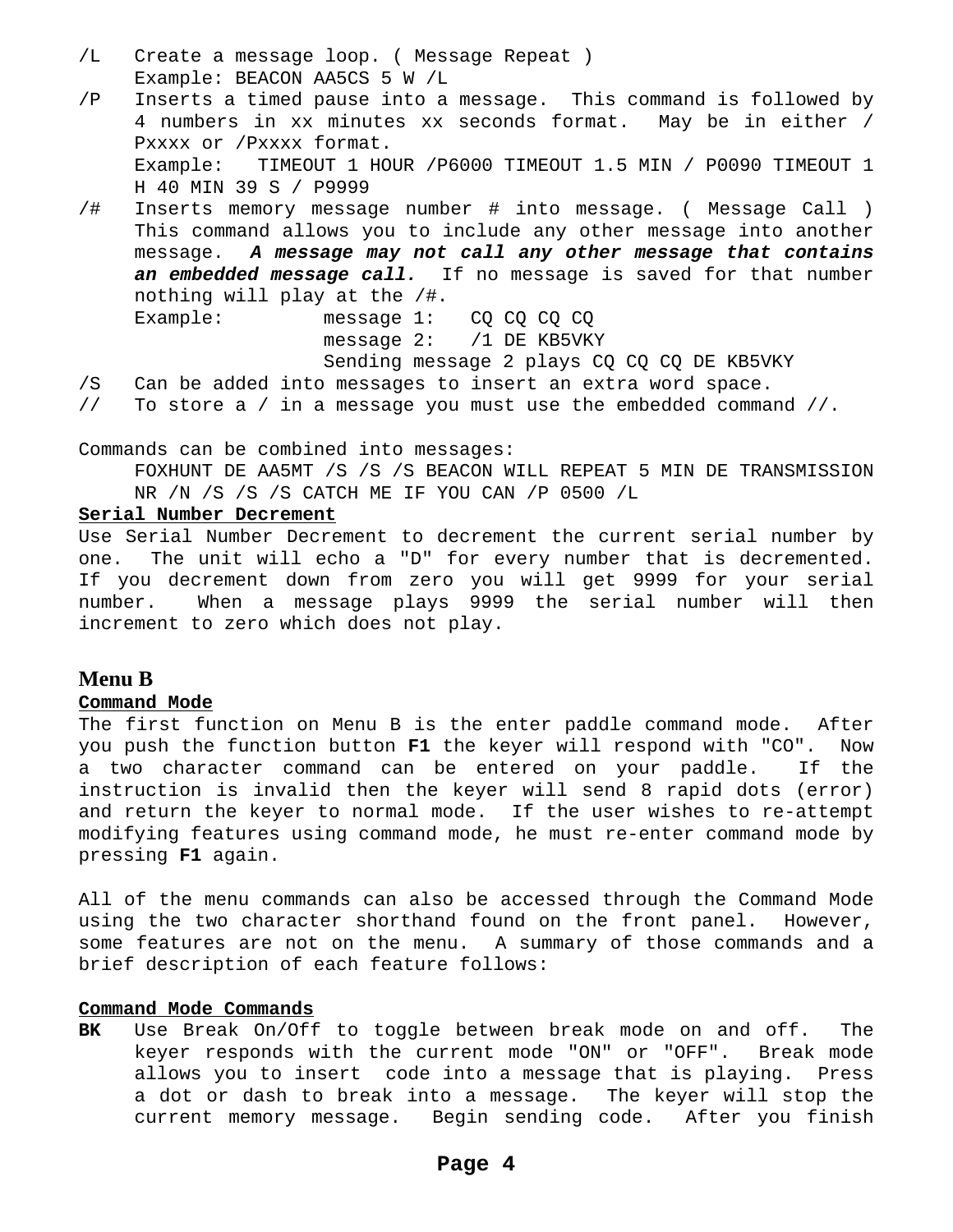sending code, press any message button to resume playing the message where you interrupted it. Press **Menu** to clear a message.

- **C#** Where #=0-9. Use character break to customize the length of the intercharacter spacing. A standard character break is 3 dot lengths long. The number following the C is the number of extra dot lengths added to a character break.
- **FA** Use Farnsworth mode to toggle between Farnsworth mode on and off. Farnsworth mode works with the random code generator. It sets the code character speed to 18 words per minute while keeping the overall word speed at the defined setting. If the keyer is set to 5 WPM in Farnsworth mode, the keyer will send 18 WPM characters while inserting extra word break and intercharacter timing to maintain an effective speed of 5 WPM. At speeds above 18 WPM the keyer reverts to normal timing. This feature allows a user to associate Morse characters with their sound rather than by counting dots and dashes.
- **KC##** ##=00-15 sets a keying compensation value. Some radios have a key delay of 5 mS or more. By entering KC05, the keyer will add 5 mS to the dots and dashes. This eliminates the problems with a keying delay
- **R#** Where #=1-8. Use Random Number to customize the Random Code Generator. The keyer will play "OK" after your command has been entered.

 R1: Enable either 5 character word length or random (1-8 character) word length.

- R2: Toggle random numeric characters on and off.
- R3: Toggle random punctuation characters on and off.
- R4: Toggle random prosign characters on and off.
- R5: Toggle random alphabetic characters on and off.
- R6: Enable either fixed character sets (01 09) or enabled sets
- (R2 R5). See ## command.
- R7: Enable either repeat code session or new code session.

## **Command Mode Commands (cont)**

- **W#** Where #=0-9. Use word break to customize the length of the interword spacing. A standard word break is 7 dot lengths long. The number following the W is the number of extra dot lengths added to a word break. Keyer echos "OK" upon entry.
- **##** ## = 00 09. Select one of the six character sets for the random code generation. Keyer echos "OK" upon entry.

| 01 | 02 | 03 | 04 | 05 | 06 | 07           | 08 | 09  |
|----|----|----|----|----|----|--------------|----|-----|
| Α  | G  | М  | S  | Y  | 4  | ٠            |    |     |
| В  | Η  | Ν  | т  | Ζ  | 5  | ?            | +  |     |
| C  |    | Ο  | U  |    | 6  | $\mathbf{u}$ |    |     |
| D  | J  | Ρ  | V  |    | ⇁  | \$           |    |     |
| Е  | Κ  | Q  | W  | 2  | 8  | п            | =  | Sta |
|    |    |    |    |    |    |              |    |     |
|    |    |    |    |    |    |              |    |     |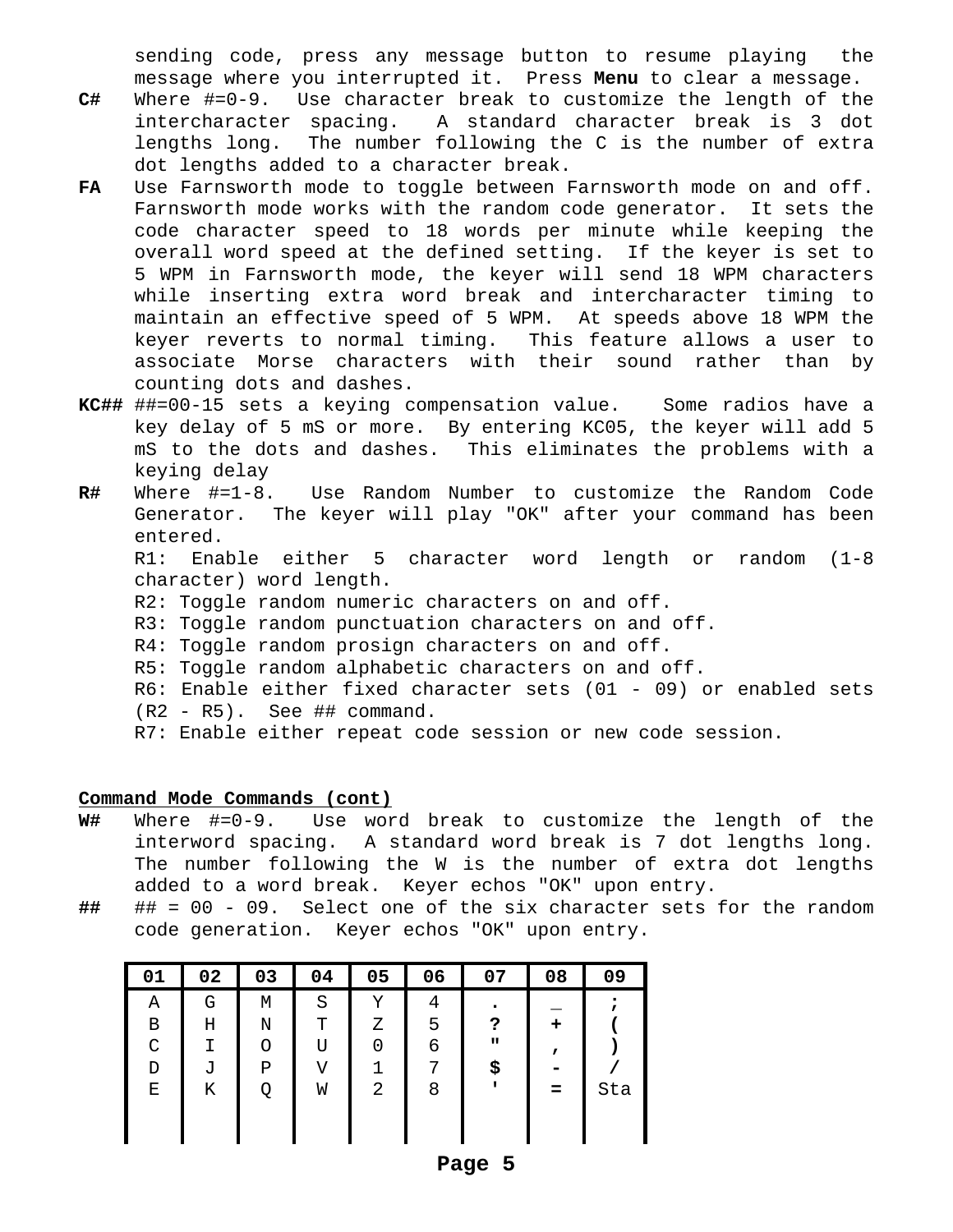| ਸਾ | $L$ 1 | R | $X \parallel 3 \parallel$ | 9 | Para   :   Inv |  |
|----|-------|---|---------------------------|---|----------------|--|
|    |       |   |                           |   |                |  |
|    |       |   |                           |   |                |  |

## **Speed Set (SP)**

Use Speed Set (wpm) mode to change the speed of code . An alternating dot/dash is produced and the speed is modified by using the paddles to increase/decrease speed. Squeeze paddles to exit.

## **Weight Set (WT)**

Use Weight Set to modify the weight settings for code. An alternating dot/dash is produced and the weight of the code is modified by using the paddles to increase/decrease weight. Squeeze paddles to exit.

## **Sidetone Set (HZ)**

Use Sidetone Set to change the sidetone speaker frequency. The paddles now change the tone of the sidetone that is emitted from the speaker. This will not change the frequency of the code transmission because the keyer does not affect the tone that a radio emits. Squeeze paddles to exit.

## **Output Tune (TU)**

Use Output Tune to tune up your station. This sends a constant key to allow tuning of your station. Squeeze paddles to exit.

## **MENU C**

## **Semi-Auto On/Off (SA)**

Use Semi-auto On/Off to toggle between semi-auto (bug) mode on and off. The keyer responds with the current mode "ON" or "OFF". Semi-auto mode creates automatic dots but requires dashes to be hand keyed. **Note: Semi-Auto mode may not be used to enter messages, serial numbers or in command mode**.

### **Iambic On/Off (IA)**

Use Iambic On/Off to toggle between iambic modes on and off. The keyer responds with the current mode "ON" or "OFF". Iambic mode allows you to squeeze both paddles and get alternating dashes or dots. Noniambic mode does not alternate between dots and dashes during a squeeze. It plays whatever side made contact first until it is released. See Iambic A or B

### **Queue On/Off (QU)**

Use Queue On/Off to toggle between queue mode on and off. The keyer responds with the current mode "ON" or "OFF". Queue mode enables the user to load messages into a buffer to play messages sequentially. In queue mode, if you press a memory button while a message is playing,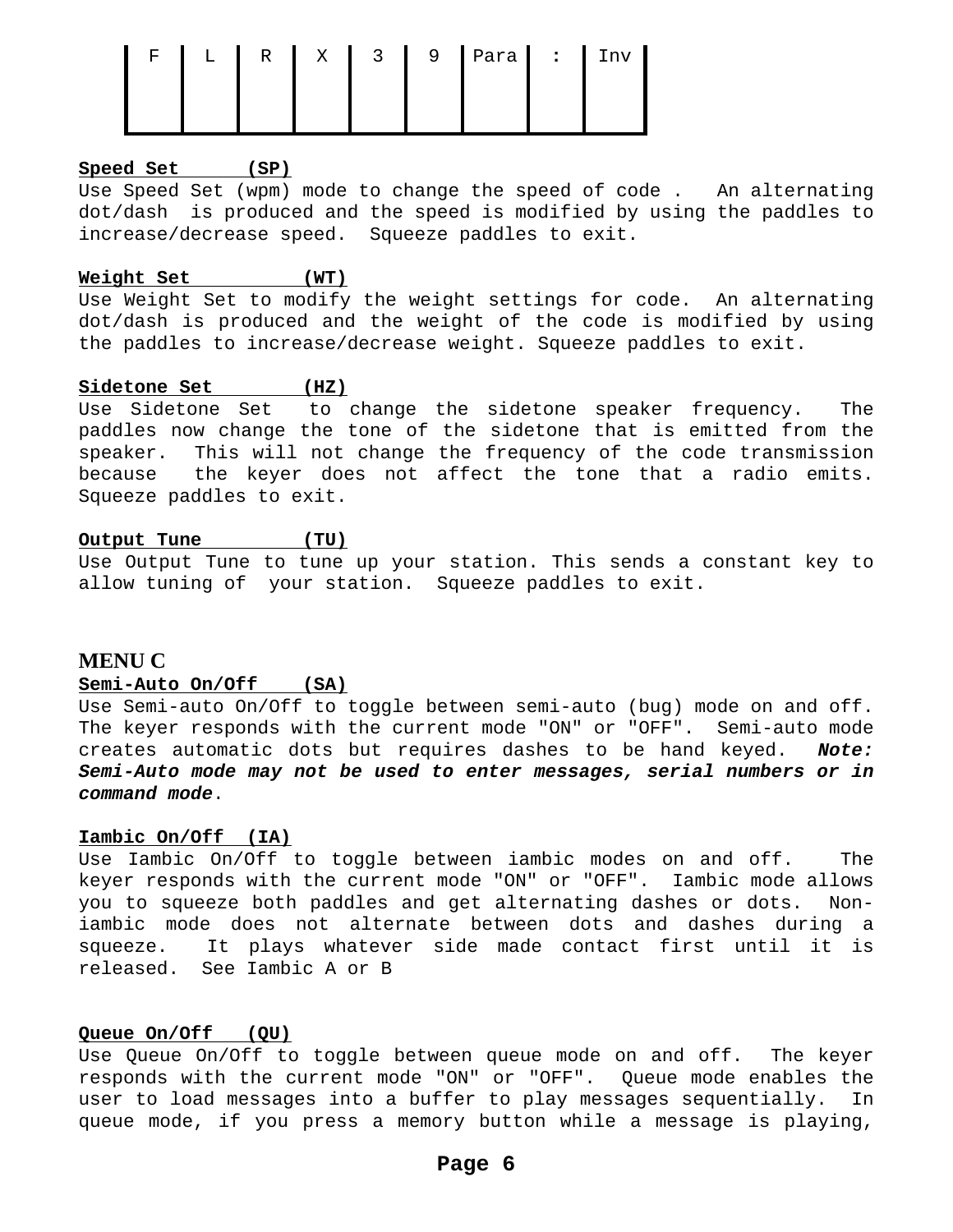that message will play after the current message is done. In normal operation pressing a message memory will abort any message being played and play the new message.

## **Sidetone On/Off (ST)**

Use Sidetone On/Off to toggle between sidetone speaker on and off. The keyer responds with the current mode "ON" or "OFF". If the sidetone is turned off, it will still play command messages and status information.

#### **Output On/Off (TX)**

Use Output On/Off to toggle between output on and off. The keyer responds with the current mode "ON" or "OFF". If the output is turned off, no signal goes to the keyer gridblock or direct outputs to allow for practice operation. The output is automatically disabled during memory message storing, command mode operation, status information, and keyer setup.

## **Menu D**

#### **Serial No. Store (SN)**

Use Serial Number Store to set the current serial number. You must enter four numbers in Morse code for a valid serial number. All numbers must be in the proper Morse code format. For example, the number "1" must be "**.----**" and the number "0" must be "**-----**". The serial number can be set from 0000 to 9999. See /N under Embedded Commands. See also Serial Number Decrement.

#### **Iambic A or B (IX)**

Use Iambic A or B to toggle between Iambic A and Iambic B. The keyer responds with the current mode "A" or "B". The Iambic modes work when you squeeze both paddles together. See Iambic On/Off. In Iambic B mode the keyer plays the alternating element after the paddles are released during an element. Iambic A mode does not produce an alternating element when the paddles are released during an element. For example, a release during the dash produces "**.-**" or "A" in Iambic A mode but produces "**.-.**" or "R" in Iambic B mode.

#### **Paddle Reverse (RV)**

Use Paddle Reverse to change the dot/dash paddle assignments. The keyer responds with "RV" and changes the dot paddle to dash and the dash paddle to dot.

#### **Hand Key (HK)**

Use Hand Key to use your paddle as a hand (straight) key. The keyer responds with "HK". Dots and dashes are made manually by using either key of the paddle. Squeeze paddles to exit.

### **Random Code (RC)**

Use Random Code to start the random code generator. Set up the Random Code generator using the Command Mode. Use FA, R1-8 and the set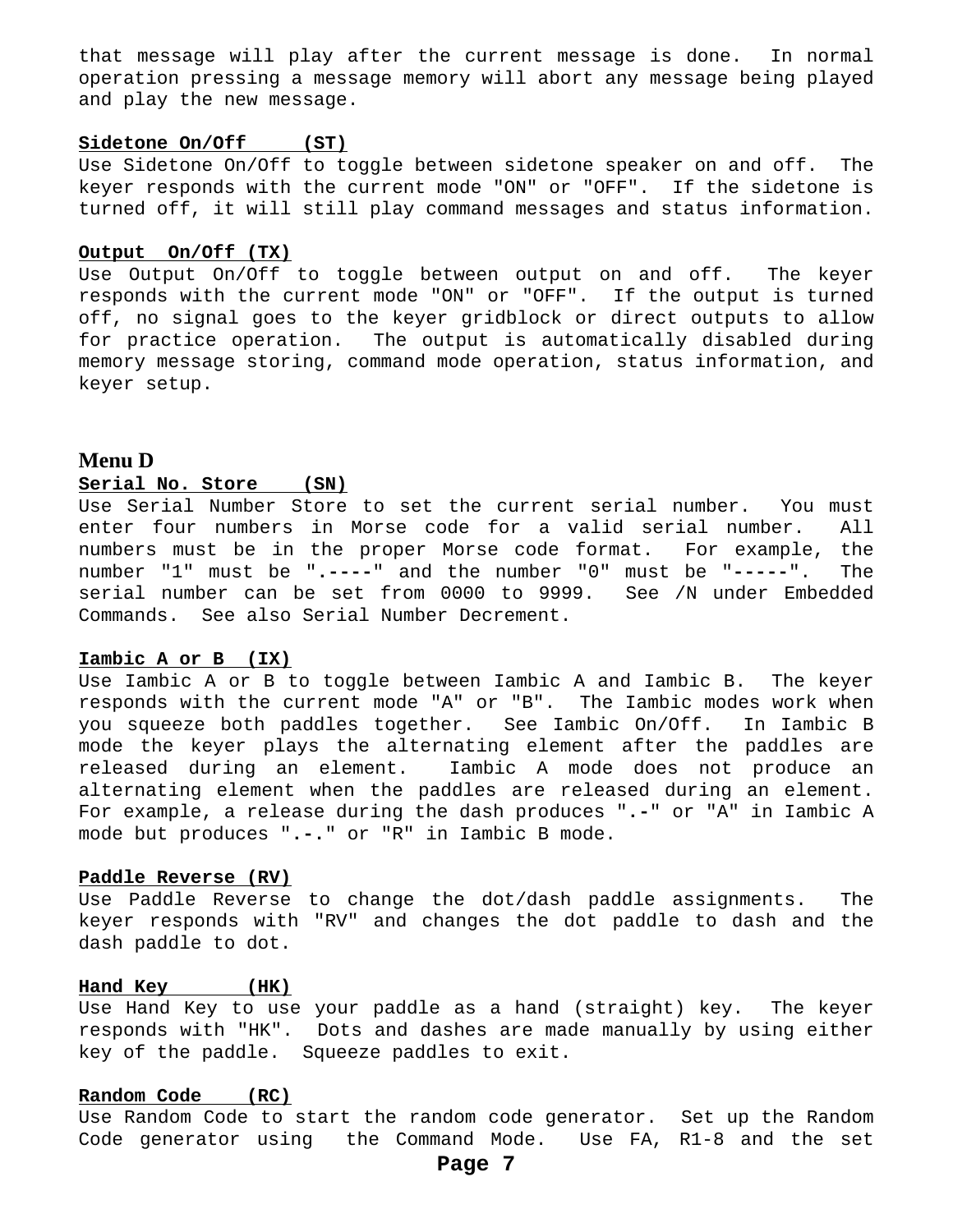selection numbers to customize your code tutor to select exactly what you need to study. Squeeze paddles to exit.

## **TYPICAL SETTINGS FOR A CONTEST**

This is an example of some typical settings for a contest. Each contest has different rules for exchanges etc. and you may have a different method of contesting. This is an example of one contester's settings. Memory #1: CQ TEST DE W8JI W8JI W8JI TEST Memory #2: TEST W8J1 W8JI Memory #3: UR 599 SN /N OH 599 SN /N OH DE W8JI Memory #4: R 73 TEST W8JI Memory #1 is set for CQ at slow periods or at the end of a contest when most stations have already been worked. Memory #2 is set for busy times when contacts are plentiful. Each of these memories are set with simple to the point messages. A listener will immediately know who is calling and what they want. The call is repeated after a short CQ TEST so that someone will not spend much time listening to stations they have already worked. Memory #3 is set with the contest exchange. It gives a serial number and other contest information. Remember all contests require different exchanges. Memory #4 is set to close a QSO and announce that you are ready to for another contact.

## **TYPICAL CODE PRACTICE SETTINGS**

This is an example of a typical code practice session. Work first on the letters A-F. You can do all our practice in Farnsworth mode so that you will learn the sound of each character at a high speed.

Enter Command Mode and key in 'FA'. This enters Farnsworth mode.

Now fix the code generator to the 6 character sets by entering R6.

Enter '01' in the Command Mode to choose the A-F character set. The default settings are set to fixed 5 character length and repeat session.

Now adjust the speed with the speed set feature. Remember you are in Farnsworth mode so you can only adjust word spacing. All character speed is set to 18 words per minute.

Get ready to copy.

Press the Random Code Function key and take code for a couple minutes. When you get to a stopping point squeeze the paddles together to end the session.

Restart the session again by pressing the Random Code Function key. The code session will start again and you should be able to check your copy. The same code session will repeat until you turn off the power or toggle the R8 command in the Command Mode.

After you have practiced the A-F set you can move to the next set by entering 02 - 08 in the command mode.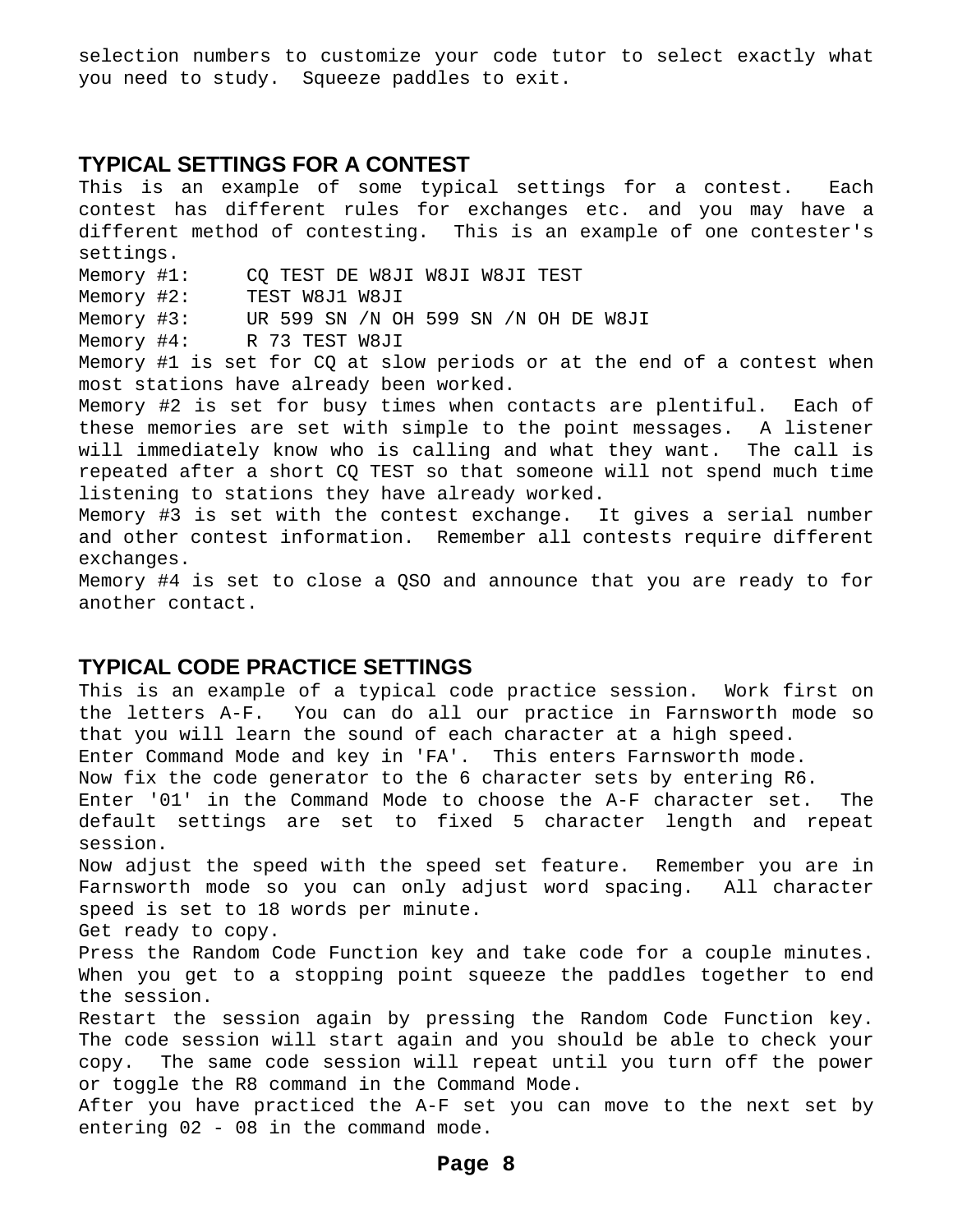## **BATTERY REMOVAL AND INSTALLATION**

The lithium cell on this keyer should last 2 years or more. The battery can be tested by removing the cover and turning the unit **ON**. Test the voltage of the battery from the battery(+) to the chassis(-). The voltage tested should be over 2.7 volts or the battery should be replaced. **To replace the battery the unit must be powered ON.** The battery is carefully removed and a new one carefully inserted.

## **MEMORY EXPANSION**

To expand an MFJ-492 to 8x1000 character message memories, you can order the MFJ-80 Expansion Ram kit from MFJ or upgrade the keyer yourself with an HM6264ALP-10 or equivalent static ram chip. First remove power and the lithium battery. Install the chip matching the notch printed on the circuit board. Turn the unit **ON** with the Menu key held down and reinstall the lithium battery.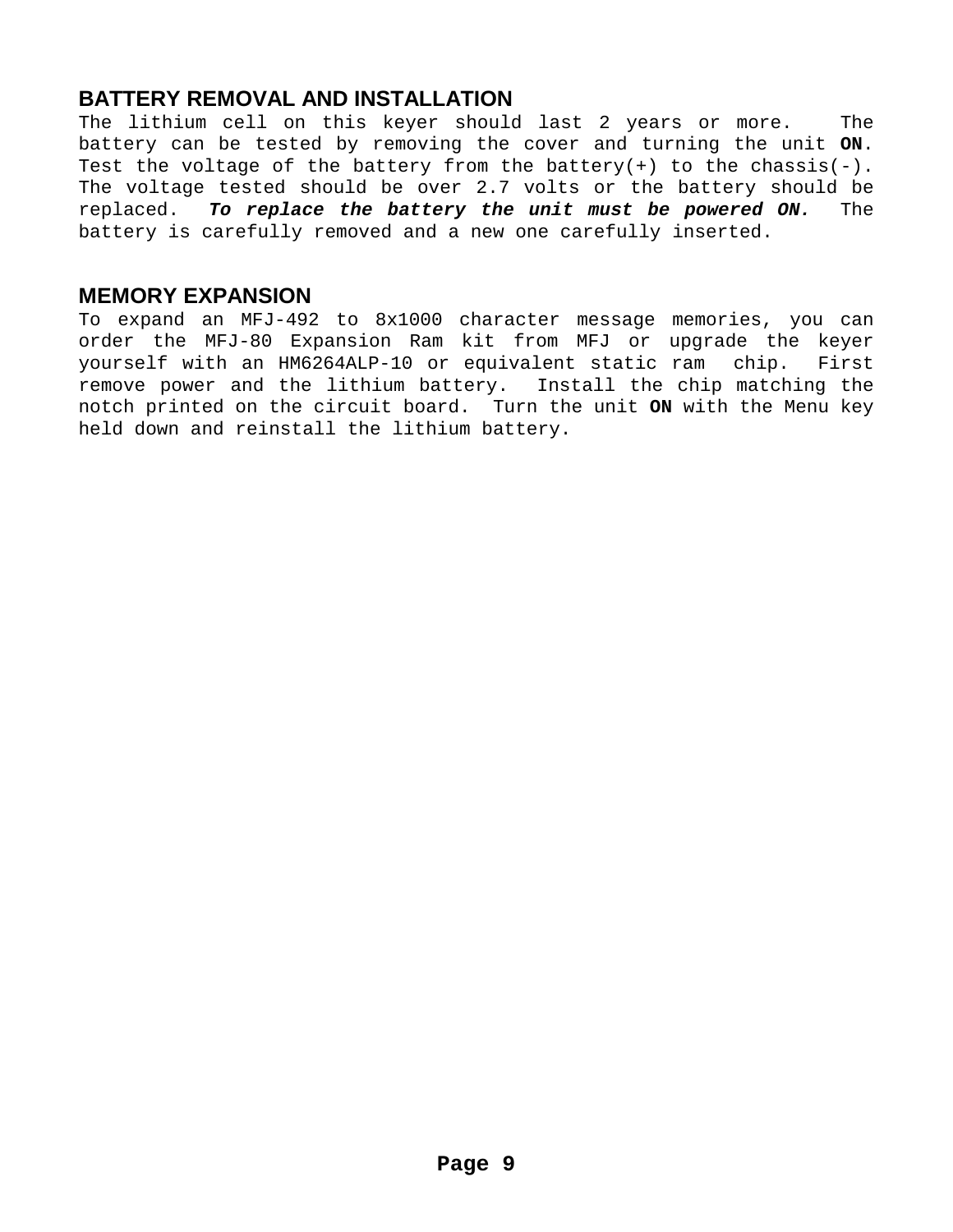# **COMMAND MODE QUICK REFERENCE**

| COMMAND     |                | DESCRIPTION                                       |  |  |  |  |
|-------------|----------------|---------------------------------------------------|--|--|--|--|
|             |                |                                                   |  |  |  |  |
| BK          |                | TOGGLES BREAK IN MODE ON/OFF                      |  |  |  |  |
| C#          | $\# = 0 - 9$   | SELECTS CHARACTER BREAK LENGTH                    |  |  |  |  |
| FA          |                | TOGGLES FARNSWORTH MODE ON/OFF                    |  |  |  |  |
| HK          |                | ENABLES HAND KEY (STRAIGHT KEY) MODE              |  |  |  |  |
| $_{\rm HZ}$ |                | ENABLES SIDETONE FREQUENCY SET MODE               |  |  |  |  |
| ΙA          |                | TOGGLES IAMBIC MODE ON/OFF                        |  |  |  |  |
| ΙX.         |                | TOGGLES IAMBIC MODES A/B                          |  |  |  |  |
|             |                | KC## ## = 00-15 SELECTS KEYING COMPENSATION VALUE |  |  |  |  |
| QU          |                | TOGGLES MESSAGE QUEUE MODE ON/OFF                 |  |  |  |  |
| RA          |                | ENABLES RANDOM CODE MODE                          |  |  |  |  |
| <b>RV</b>   |                | TOGGLES DOT/DASH PADDLE ASSIGNMENTS               |  |  |  |  |
| R#          |                | $\#$ = 1-8 SELECTS RANDOM CODE MODES              |  |  |  |  |
| SA          |                | ENABLES SEMI-AUTOMATIC (BUG) MODE                 |  |  |  |  |
| SN          |                | ENABLES SERIAL NUMBER STORE MODE                  |  |  |  |  |
| SP          |                | ENABLES SPEED (WPM) SET MODE                      |  |  |  |  |
| ST          |                | TOGGLES SIDETONE ON/OFF                           |  |  |  |  |
| TU          |                | ENABLES TUNE (KEY UP) MODE                        |  |  |  |  |
| TX          |                | TOGGLES OUTPUT KEY ON/OFF                         |  |  |  |  |
| WΤ          |                | ENABLES WEIGHT SET MODE                           |  |  |  |  |
| W#          | $\# = 0 - 9$   | SELECTS WORD BREAK LENGTH                         |  |  |  |  |
| ##          | ## $= 01 - 09$ | SELECTS RANDOM CODE 6 CHARACTER SETS              |  |  |  |  |

## **TECHNICAL ASSISTANCE**

If you have any problem with this unit first check the appropriate section of this manual. If the manual does not reference your problem or your problem is not solved by following the manual you may call MFJ toll-free at 1-800-647-TECH (8324) or FAX to 601-323-6551, or TELEX 53 4590 MFJ STKV. Outside of the continental U.S.A. 601-323-5869. You will be best served if you have your unit, manual and all information on your station handy so you can answer any questions the technicians may ask.

You can also send questions to MFJ Enterprises, INC., P.O. Box 494, Mississippi State, MS 39762. Send a complete description of your problem, an explanation of exactly how you are using your unit and a complete description of your station.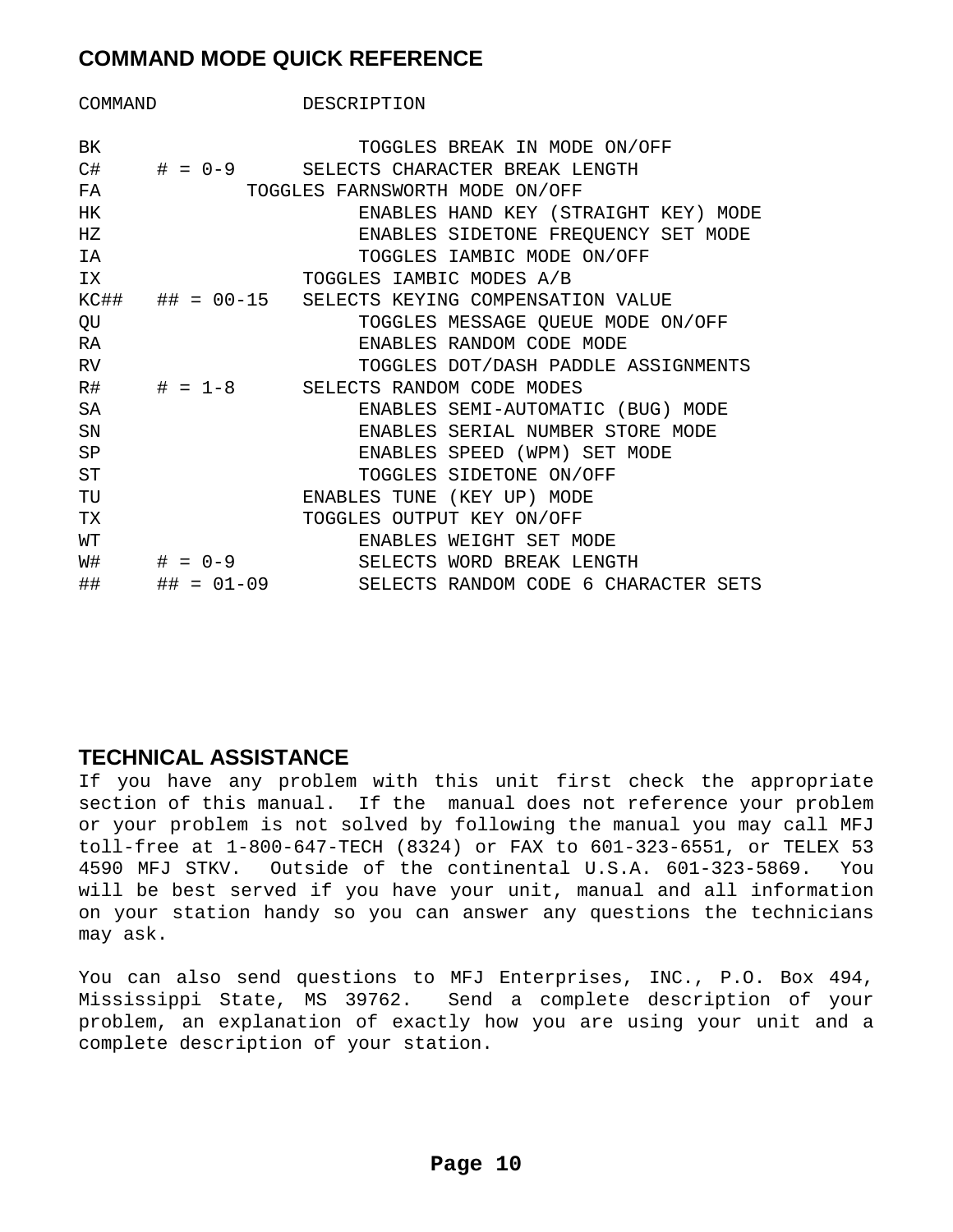# **MFJ-492 PARTS LIST**

| Part Number Designation                                                            |                                                                                | MFJ Part<br>#        |
|------------------------------------------------------------------------------------|--------------------------------------------------------------------------------|----------------------|
| C1, C2                                                                             | CAPACITOR, MULTILAYER CER., 5%, 50 V, 33 205-0020<br>PF                        |                      |
| C3, C5, C6, C12, C13, C1<br>6                                                      | CAPACITOR, DISC CERAMIC, 1 KV, 20%, .01 200-2015<br>UF                         |                      |
| C4, C18                                                                            | CAPACITOR, ELECTROLYTIC, RADIAL, 50V, 1 203-0006<br>UF                         |                      |
| C7                                                                                 | CAPACITOR, ELECTROLYTIC, RADIAL, 35V, 203-0002<br>2.2UF                        |                      |
| C8, C9, C10, C19                                                                   | CAPACITOR, MULTILAYER, .2, X7R, 10%, 50V, 205-2210<br>.1 UF                    |                      |
| C14                                                                                | CAPACITOR, DISC CERAMIC, 1 KV, 20%, .1 UF                                      | 200-2017             |
| C15                                                                                | CAPACITOR, ELECTROLYTIC, RADIAL, 35V, 47 203-0007<br>UF                        |                      |
|                                                                                    | C17, C20, C21, C22, C24 CAPACITOR, DISC CERAMIC, 1 KV, 20%, .01 200-2015<br>UF |                      |
| CR1                                                                                | LED, DUAL COLOR                                                                | $320 - 0004$         |
| CR2, CR3, CR4                                                                      | LED, RED, MV5753                                                               | 320-0001             |
| R1                                                                                 | RESISTOR, NETWORK, COMMON, 10K OHM                                             | $126 - 4100 -$<br>09 |
| R2, R12                                                                            | RESISTOR, 1/4 WATT, 5%, FILM, 100K OHM                                         | 100-5100             |
| R3, R17                                                                            | RESISTOR, 1/4 WATT, 5%, FILM, 1.0K OHM                                         | 100-3100             |
| R4                                                                                 | RESISTOR, POT, LINEAR TAPER, 1K POT                                            | $162 - 3100 - 1$     |
| R6                                                                                 | RESISTOR, 1/4 WATT, 5%, FILM, 100 OHM                                          | 100-2100             |
| R7                                                                                 | RESISTOR, 1/4 WATT, 5%, FILM, 15 OHM                                           | 100-1150             |
| R8                                                                                 | RESISTOR, POT, LINEAR TAPER, 10%, 250 OHM                                      | $162 - 2250 - 1$     |
| <b>R10</b>                                                                         | RESISTOR, 1/4 WATT, 5%, FILM, 1.5K OHM                                         | 100-3150             |
| <b>R11</b>                                                                         | RESISTOR, 1/4 WATT, 5%, FILM, 20K OHM                                          | 100-4200             |
| R13,R14,R15,R9                                                                     | RESISTOR, 1/4 WATT, 5%, FILM, 10.0K OHM                                        | 100-4100             |
| R16                                                                                | RESISTOR, 1/4 WATT, 5%, FILM, 470 OHM                                          | 100-2470             |
| PC1                                                                                | PC BOARD ASSEMBLY                                                              | $90 - 1201 - 1$      |
| Q1                                                                                 | TRANSISTOR, DARLINGTON, TO-92, NPN, MPS- 305-2007                              |                      |
|                                                                                    | A13                                                                            |                      |
| Q2, Q5                                                                             | TRANSISTOR, TO-92,NPN, MOT 2N3904                                              | $305 - 0018$         |
| Q3                                                                                 | TRANSISTOR, TO-92, PNP, MPS-A92                                                | $305 - 2006$         |
| Q4                                                                                 | TRANSISTOR, SWITCHING, VN10KM                                                  | $305 - 6005$         |
| Υ1                                                                                 | CRYSTAL, HC18/U, 16 MHZ                                                        | 405-0067             |
| $D1$ , $D4$                                                                        | DIODE, ZENER, 1N5225B                                                          | $301 - 5225$         |
| D <sub>2</sub> , D <sub>3</sub> , D <sub>5</sub> , D <sub>7</sub> , D <sub>8</sub> | DIODE, RECTIFIER, 1N4006                                                       | $300 - 1005$         |
| D6                                                                                 | DIODE, SWITCHING, 1N4148                                                       | $300 - 0003$         |
| IC1                                                                                | IC, CPU, 8-BIT, INTEL, P80C32-1                                                | 313-08032            |
| IC2                                                                                | IC, TRI-STATE OCTAL LATCH, 74HCT373                                            | 310-4373             |
| IC3                                                                                | IC, EPROM, 28 PIN, 64K, 27C64                                                  | 312-2081             |
| IC4                                                                                | VOLTAGE REGULATOR, TO-92, 78L05AC                                              | $307 - 0010$         |
| IC6                                                                                | IC, 8 BIT SHIFT REGISTER, 74HC164                                              | $310 - 3164$         |
| FOR IC1                                                                            | SOCKET, IC, LOW PROFILE, 40 PIN                                                | 625-0181             |
| FOR IC2                                                                            | SOCKET, IC, LOW PROFILE, 20 PINS                                               | 625-0291             |
| FOR IC3, IC5                                                                       | SOCKET, IC, LOW PROFILE, 28 PINS                                               | 625-0292             |
| FOR IC6                                                                            | SOCKET, IC, LOW PROFILE, 14 PIN                                                | 625-0031             |
| JMP1                                                                               | WIRE JUMPER                                                                    | 870-5000             |
| J1                                                                                 | JACK, 1/4" PHONE, STEREO                                                       | 601-0012             |
| J2/P2                                                                              | JUMPER RIBBON, 12 POS                                                          | 620-6031             |
| J3                                                                                 | JACK, 2.1 MM, DC COAXIAL JACK                                                  | 601-6021             |
| J4, J5                                                                             | JACK, RCA PHONO                                                                | 600-0011             |
| J6                                                                                 | CONNECTOR, JUMPER, 2 POSITION                                                  | 612-4001             |
|                                                                                    |                                                                                |                      |